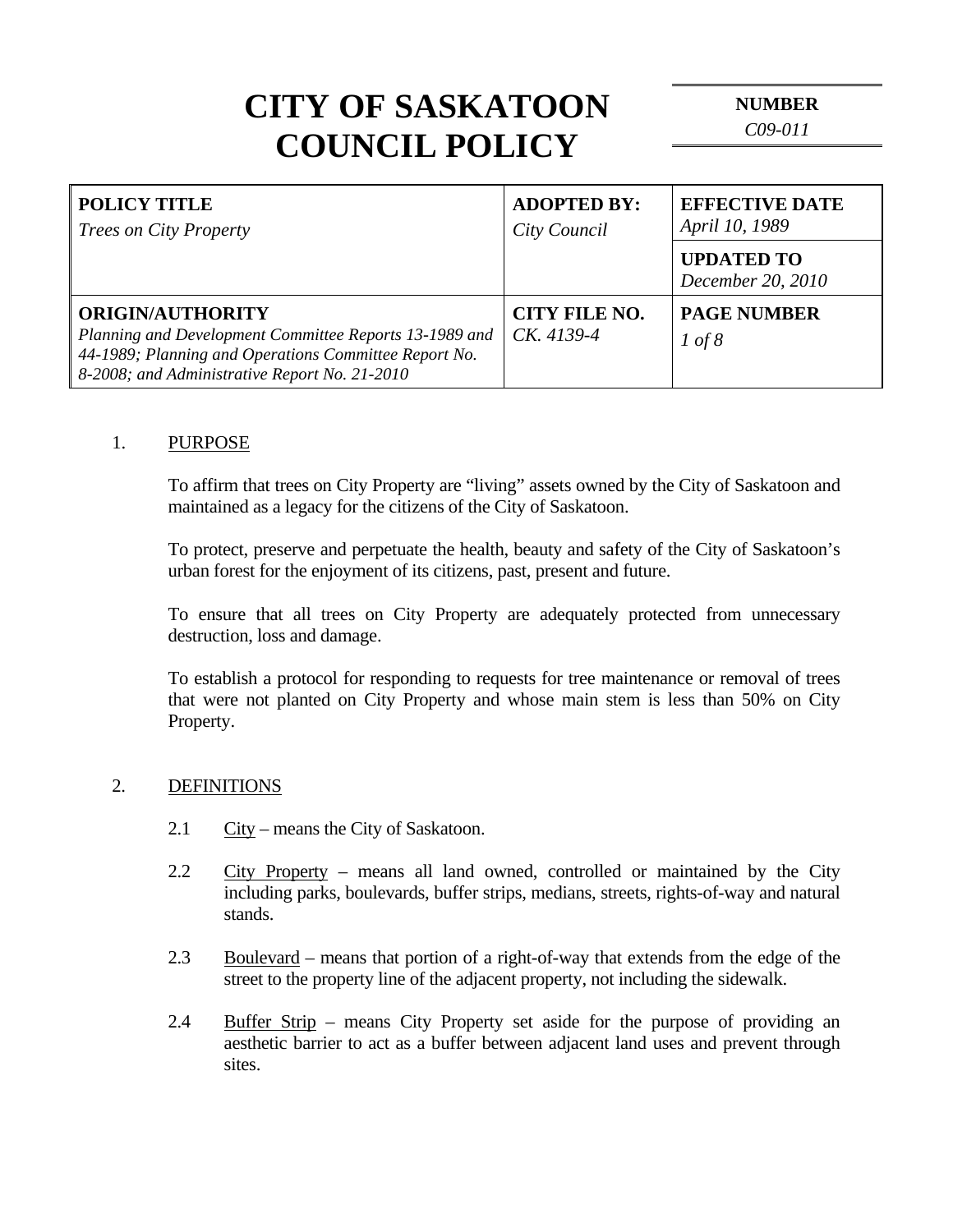**NUMBER** 

*C09-011* 

| <b>POLICY TITLE</b>           | <b>EFFECTIVE DATE</b> | <b>UPDATED TO</b>          | <b>PAGE NUMBER</b> |
|-------------------------------|-----------------------|----------------------------|--------------------|
| <i>Trees on City Property</i> | April 10, 1989        | December 20, 2010   2 of 8 |                    |
|                               |                       |                            |                    |

- 2.5 Median means that part of the roadway which divides the lanes of traffic moving in opposite directions, commonly called the centre boulevard, and includes traffic islands, lay-bys and traffic circles.
- 2.6 Natural Stand means areas on City Property where trees are in their natural state, and includes riverbanks and bluffs.
- 2.7 Pruning means the removal of specific branches for the purpose of preserving the health and appearance of a tree and for public safety.
- 2.8 Tree or tree means both trees on City Property that have 50% or more of the main stem on a Boulevard, and includes all parts of the tree, including the roots.
- 2.9 International Society of Arboriculture means the worldwide professional organization dedicated to fostering a greater awareness of trees and promoting research, technology, and the professional practice of arboriculture.
- 2.10 Agencies means the Meewasin Valley Authority, and public and private utilities.
- 2.11 Compensation Formula means the value to be utilized in establishing equitable compensation for damage and/or loss of Trees, and will be based on the current edition of the *"Guide for Establishing Values of Trees and other Plants"* as adopted by the International Society of Arboriculture.
- 2.12 Additional Costs means all labour, vehicles, equipment, and materials of the City associated with the removal, relocation, pruning and other tree maintenance activities.
- 2.13 Deferred Tree Replacement Account means an account established to hold funds collected as compensation for tree loss or damage and that will be utilized for the replacement and/or additional tree planting or maintenance in subsequent years.
- 2.14  $dbh$  means "Diameter at breast height", the accepted arboriculture method of measuring the diameter of a tree.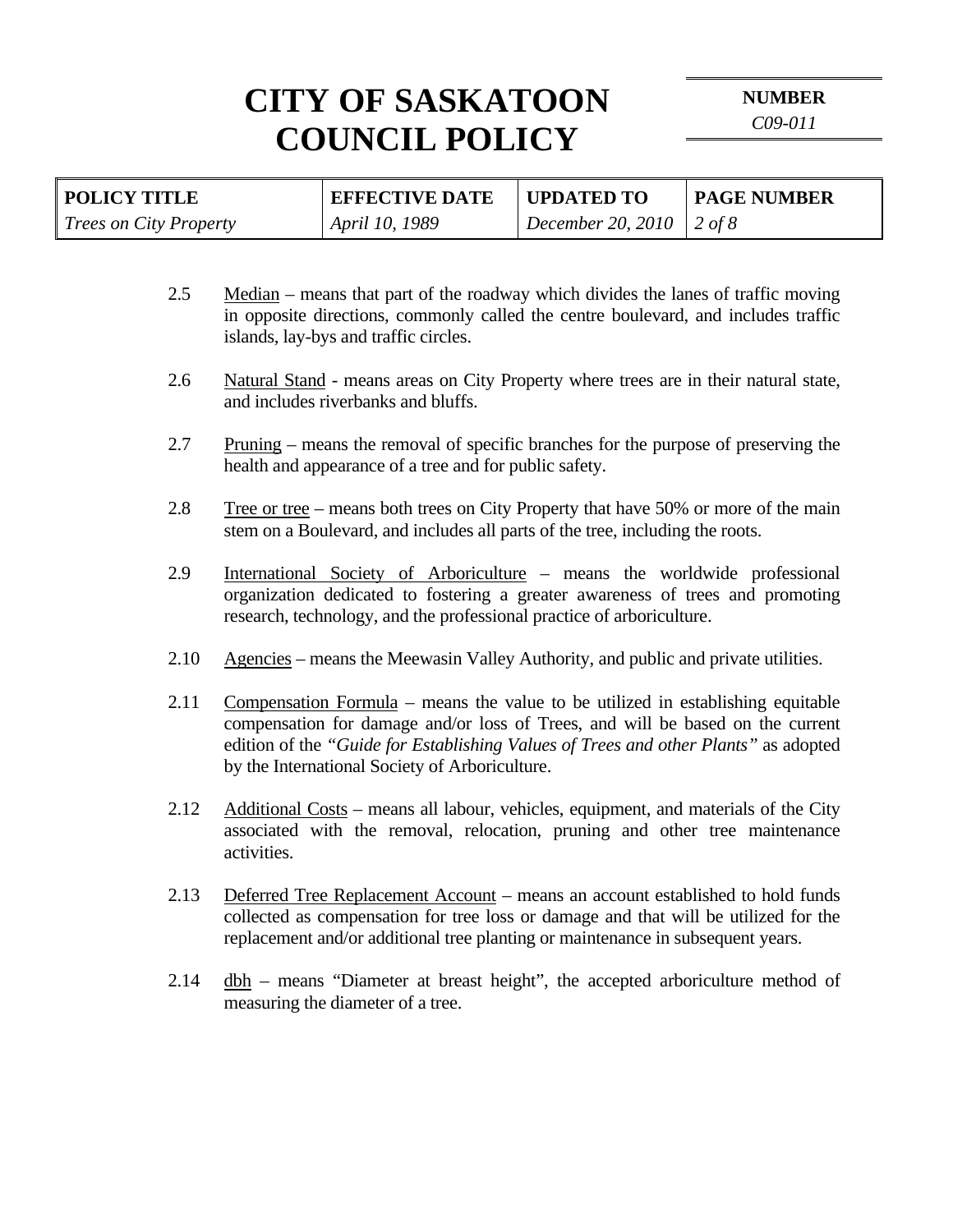**NUMBER** 

*C09-011* 

| <b>POLICY TITLE</b>           | <b>EFFECTIVE DATE</b> | <b>UPDATED TO</b>          | <b>PAGE NUMBER</b> |
|-------------------------------|-----------------------|----------------------------|--------------------|
| <i>Trees on City Property</i> | April 10, 1989        | December 20, 2010   3 of 8 |                    |

2.15 Straddling Tree – means a tree that is partly on City Property but whose main stem is more that 50% on private property. For the purposes of determining the property line, the City may rely on a surveyor or its own records. With respect to measuring a main stem, the measurement is to be taken at ground level, just above the trunk flare from the midpoint of the tree, perpendicular to the curb. For multi-stem trees, ownership is determined by where the majority of the stems lie, using the same technique. Burls or other growth and/or anomalies are not included in the measurement.

## 3. IMPLEMENTATION OF THE POLICY

## POLICY STATEMENT

All trees situated on City Property will be protected under the provisions of this Policy.

 The planting, care and maintenance of trees on City Property will be in accordance with the standards and practices established by the City.

 In the case of Straddling Trees, upon receipt of a request for maintenance of a tree that is touching or straddling City Property, the owner will be advised that the tree is privately owned and that the City is prepared to maintain the tree in accordance with City standards and practices provided the owner consents, in writing, to such maintenance and agrees to be bound by the terms of this Policy.

#### IMPLEMENTATION PROCESS AND PROCEDURE

- 3.1 Planting residents may, subject to City approval, plant trees on City Property.
- 3.2 Recognition of Donations the City will not allow signage in recognition of the donor of trees planted on City Property except in the case of signage for veterans' memorials.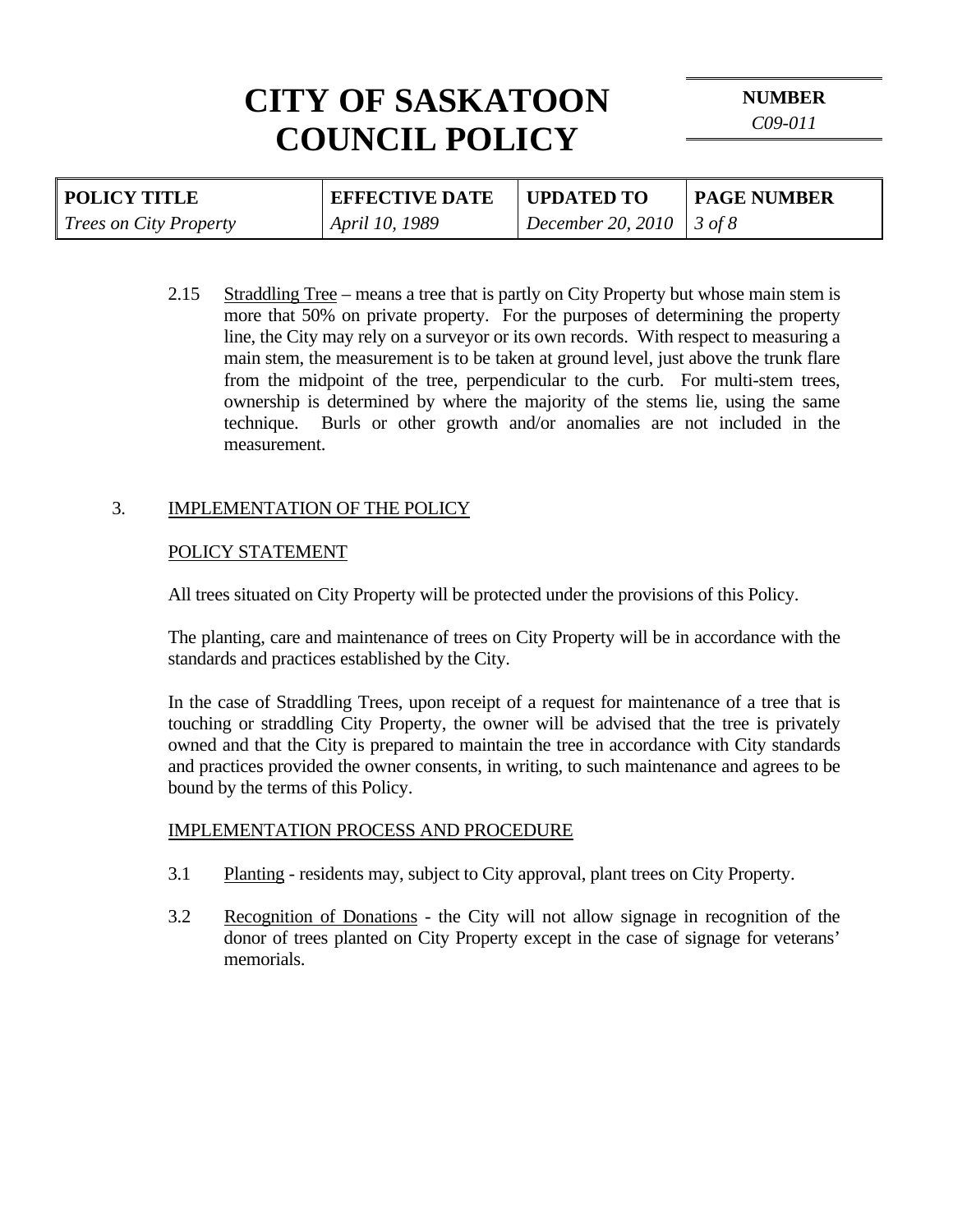**NUMBER** 

*C09-011* 

| <b>POLICY TITLE</b>           | <b>EFFECTIVE DATE</b> | <b>UPDATED TO</b>          | <b>PAGE NUMBER</b> |
|-------------------------------|-----------------------|----------------------------|--------------------|
| <i>Trees on City Property</i> | <i>April 10, 1989</i> | December 20, 2010   4 of 8 |                    |

#### 3.3 Maintenance and Removal

The City will observe the following priorities when responding to requests from residents, contractors and agencies for the maintenance or removal of trees on City Property:

- Public hazard:
- Interference with overhead utility lines;
- Disease; and
- General tree care.

Trees on City Property may not be removed, pruned, or destroyed in any way, without explicit written consent from the City of Saskatoon, and subject to the following:

- a) Trees will not be pruned, trimmed or removed merely for the purpose of opening up views from private property.
- b) Except for traffic signs or signals or street signs, trees obstructing commercial signs, billboards, or other forms of advertising, will not be pruned, trimmed or removed merely for the purpose of making the commercial sign more visible to the public.
- c) Trees will not be removed for the purpose of relocating driveways or structures unless:
	- i) the tree can be successfully relocated; or
	- ii) the tree can be replaced by one of similar quality; and
	- iii) the replacement or removal costs will be paid by the owner making the request, and such costs will be based on the Compensation Formula and any Additional Costs.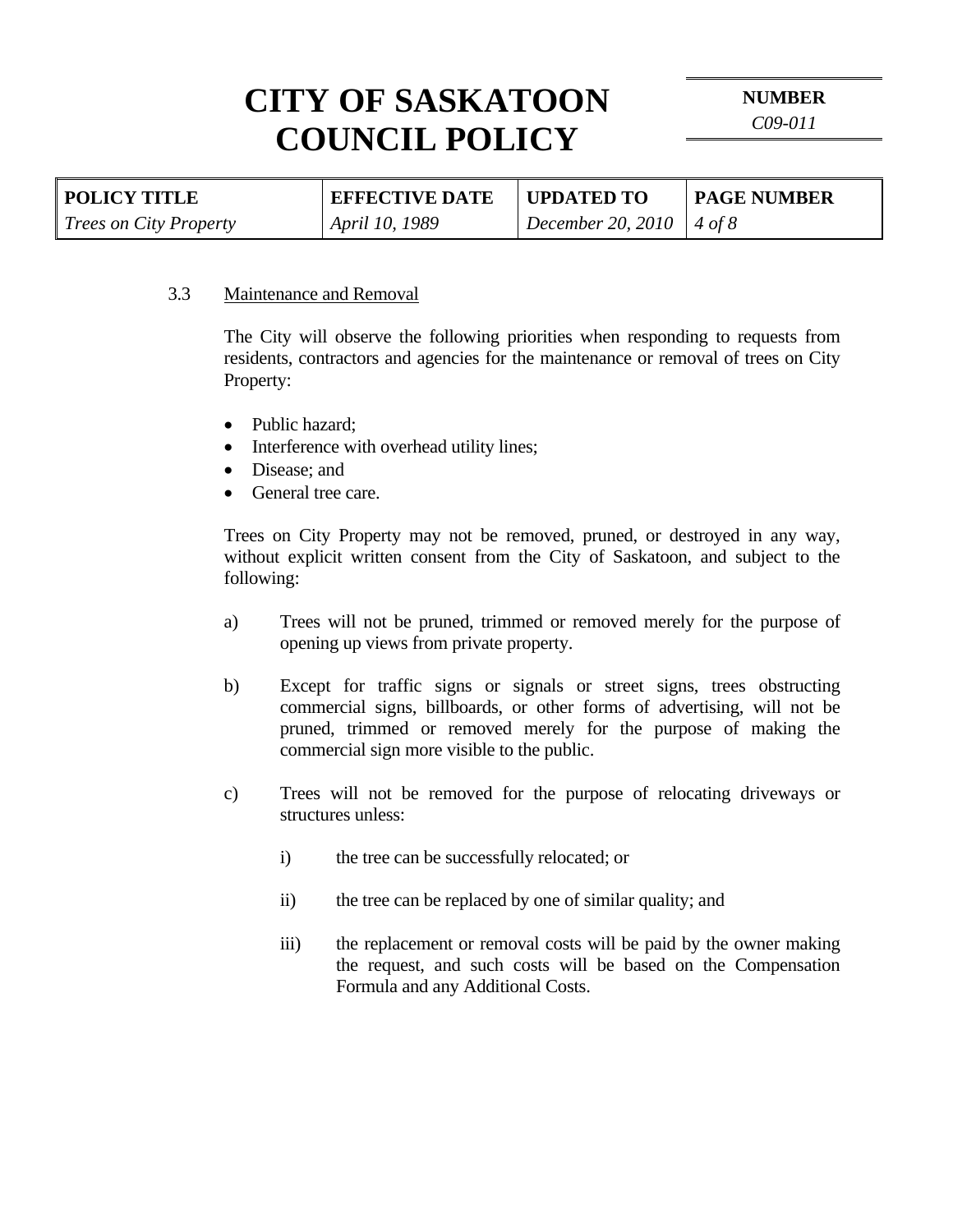**NUMBER** 

*C09-011* 

| <b>POLICY TITLE</b>           | <b>EFFECTIVE DATE</b> | <b>UPDATED TO</b> | <b>PAGE NUMBER</b> |
|-------------------------------|-----------------------|-------------------|--------------------|
| <b>Trees on City Property</b> | April 10, 1989        | December 20, 2010 | $\vert$ 5 of 8     |

- d) Requests to remove or replace trees for reasons other than those cited above will be dealt with on their own merit; however, in general:
	- i) trees that are healthy and sound, and over 15cm (6") dbh will not be removed;
	- ii) trees that are healthy and sound, and less than 15 cm (6") dbh can be relocated, subject to the Additional Costs; and
	- iii) trees that are not healthy and sound, may be pruned and monitored for health, or removed.
- 3.4 Protection

 The City will expect residents, contractors, agencies and the City working near or carrying on any operation near a tree on City Property to take reasonable precautions to prevent damage to such trees.

- a) The City will seek to hold liable residents, contractors, Agencies and motor vehicle owners or drivers for any loss of or damage to tree(s) on City Property occurring as a consequence of work, operations, deliberate acts, motor vehicle accidents or negligence, and such loss claimed will be an amount based on the Compensation Formula and any Additional Costs.
- b) Residents, contractors and Agencies will be required to adhere to the City's Tree Protection Guidelines for Construction Sites, attached to this Policy as Schedule "C".
- c) In the case of an application for demolition, construction, development or building move with respect to property where there are or are likely to be trees on City Property impacted, the applicant will be required, as a condition of any such permit, to acknowledge in writing that the applicant agrees that the appropriate measure for damages to trees on City Property will be based on the Compensation Formula, and further will be obliged to deliver to the City a deposit equal to the total estimated value of the tree(s) on City Property on or near the site, based on the Compensation Formula, plus an amount equal to twenty percent (20%) of the same, and this deposit will be retained as a damage holdback by the Infrastructure Services Department. In the alternative to delivery of the deposit, the applicant may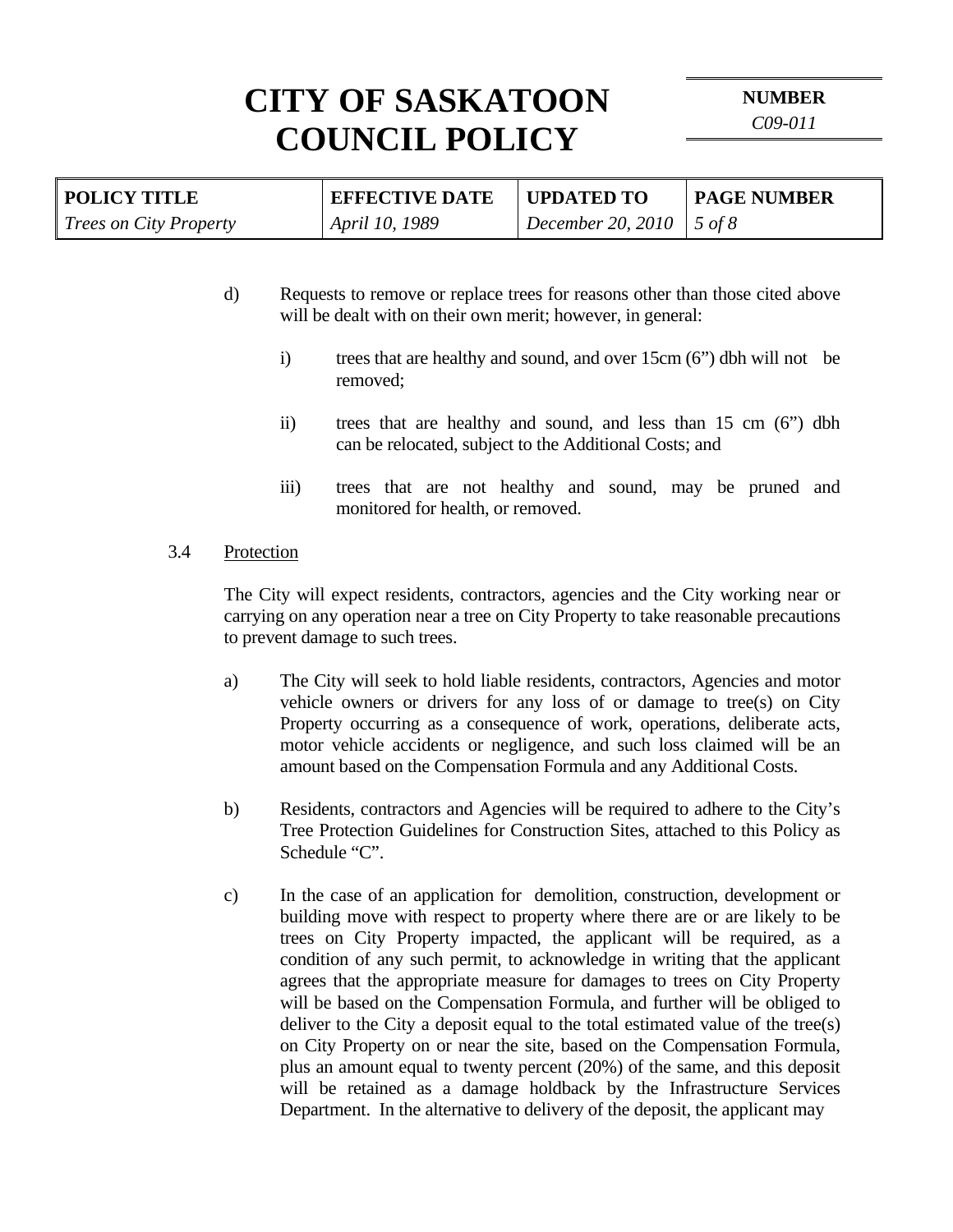**NUMBER** 

*C09-011* 

| <b>POLICY TITLE</b>           | <b>EFFECTIVE DATE</b> | UPDATED TO                      | <b>PAGE NUMBER</b> |
|-------------------------------|-----------------------|---------------------------------|--------------------|
| <i>Trees on City Property</i> | April 10, 1989        | <b>December 20, 2010</b> 6 of 8 |                    |

provide evidence of insurance to the City naming the City as an additional insured on a comprehensive general liability insurance policy applicable to the work that is to be performed. In the event that trees on City Property are either damaged or destroyed as a result of the work performed, the City will either retain an amount of the deposit or make a claim under the insurance policy equal to the amount of the damages sustained based on the Compensation Formula.

#### 3.5 Straddling Trees

- a) The City will follow the implementation process and procedure set out above, and treat such trees in the same manner as trees on City Property.
- b) In addition, in the case of Straddling Trees the following provisions will apply:
	- i) The owner requesting that the City prune or maintain a Straddling Tree will be advised in writing that the tree is privately owned and that the City is prepared to maintain the tree is accordance with the City's standards and practices provided the owner signs a consent to tree maintenance form, a copy of which is attached to this Policy as Schedule "A";
	- ii) Pruning or maintenance of a Straddling Tree will be scheduled at the City's convenience as part of routine activities in the subject area; and
	- iii) If the Straddling Tree is dead, hazardous or no longer viable to maintain, the City will undertake to remove the tree in accordance with its tree removal schedule for the area.
- c) The value of the tree will be calculated as per Section 4.1 of this policy.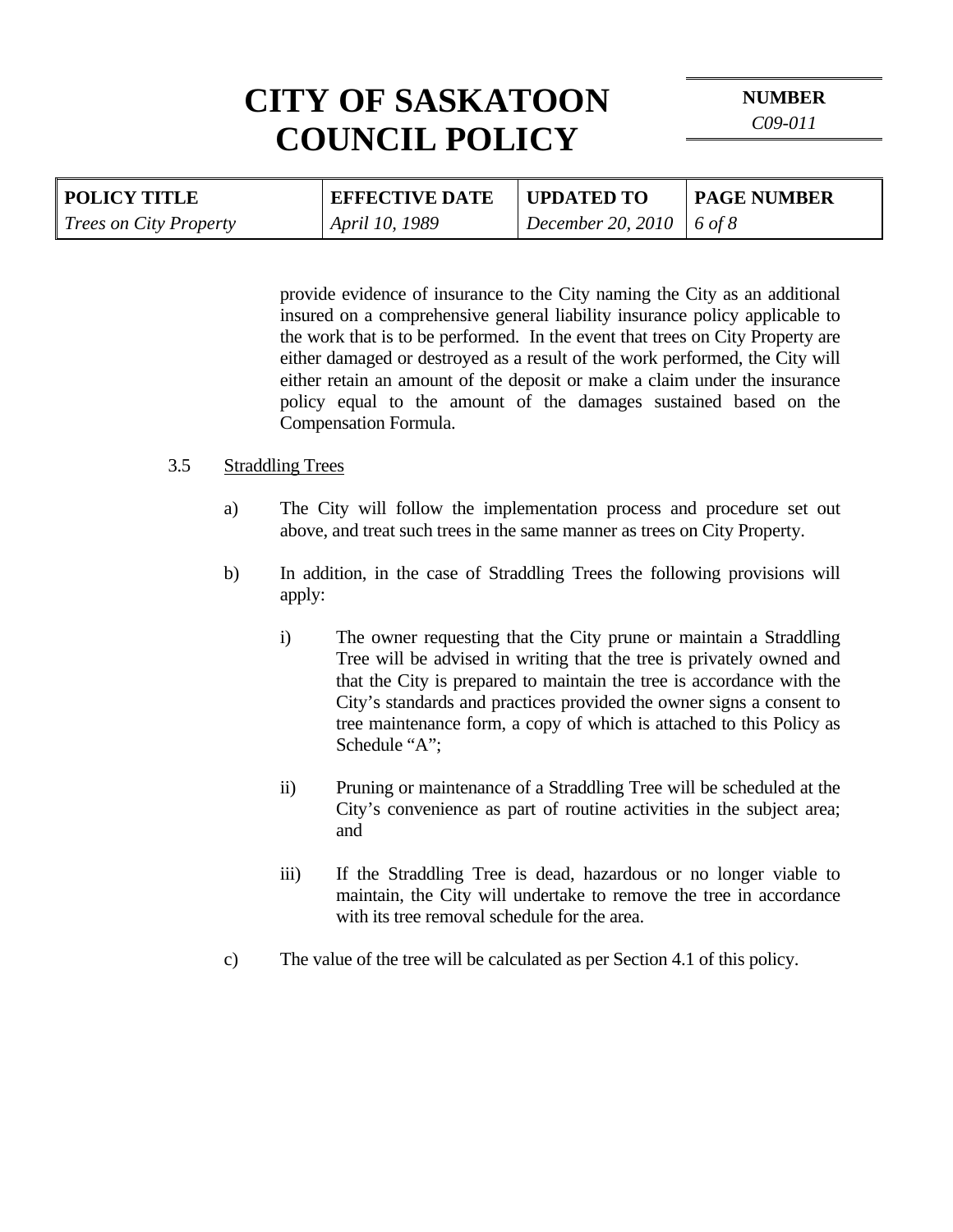**NUMBER** 

*C09-011* 

| <b>POLICY TITLE</b>           | <b>EFFECTIVE DATE</b> | UPDATED TO                 | <b>PAGE NUMBER</b> |
|-------------------------------|-----------------------|----------------------------|--------------------|
| <i>Trees on City Property</i> | April 10, 1989        | December 20, 2010   7 of 8 |                    |

#### 3.6 Building Moves

 All building moves will be required to follow the procedures as outlined in the "Building Move Information and Guidelines" contained in The Building Bylaw, Bylaw No. 7306.

- a) The building mover (contractor) is responsible for all damages to City trees, associated with the move, and all associated costs.
- b) Each applicant for a building move permit will be required to issue a deposit or bond for the total amount of the estimated tree's value plus twenty percent (20%) for damage holdback, issued to the Infrastructure Services Department.

### 4. EQUITABLE COMPENSATION FORMULA AND TREE VALUATION

- 4.1 The value to be used in establishing compensation for damage to or loss of a tree on City Property will be based on the then current "Guide for Establishing Values of Trees and Other Plants" adopted by the International Society of Arboriculture. In the case of damage that is repairable, the damage will be appraised and the reduced tree value and/or cost of the repair will be used to determine the Compensation Formula, a copy of which is attached to this Policy as Schedule "B".
- 4.2 a) If an existing tree is 6" or less in diameter, the cost per tree to move it to an alternate location is approximately \$500, however, actual cost of labour, equipment and materials will be charged after completion of the work.
	- b) If a tree is larger than 6" in diameter and requires cutting down, the cost is approximately \$1,500 (including labour, equipment and materials), however, actual cost will be charged after completion of the work.
	- c) If the tree is replaced at the same or an alternate location, the cost of a new tree is \$310, plus labour, equipment and materials for staking, mulching and watering, ranging from approximately \$110 to \$200, depending on location and bid price, however, actual cost will be charged after completion of work.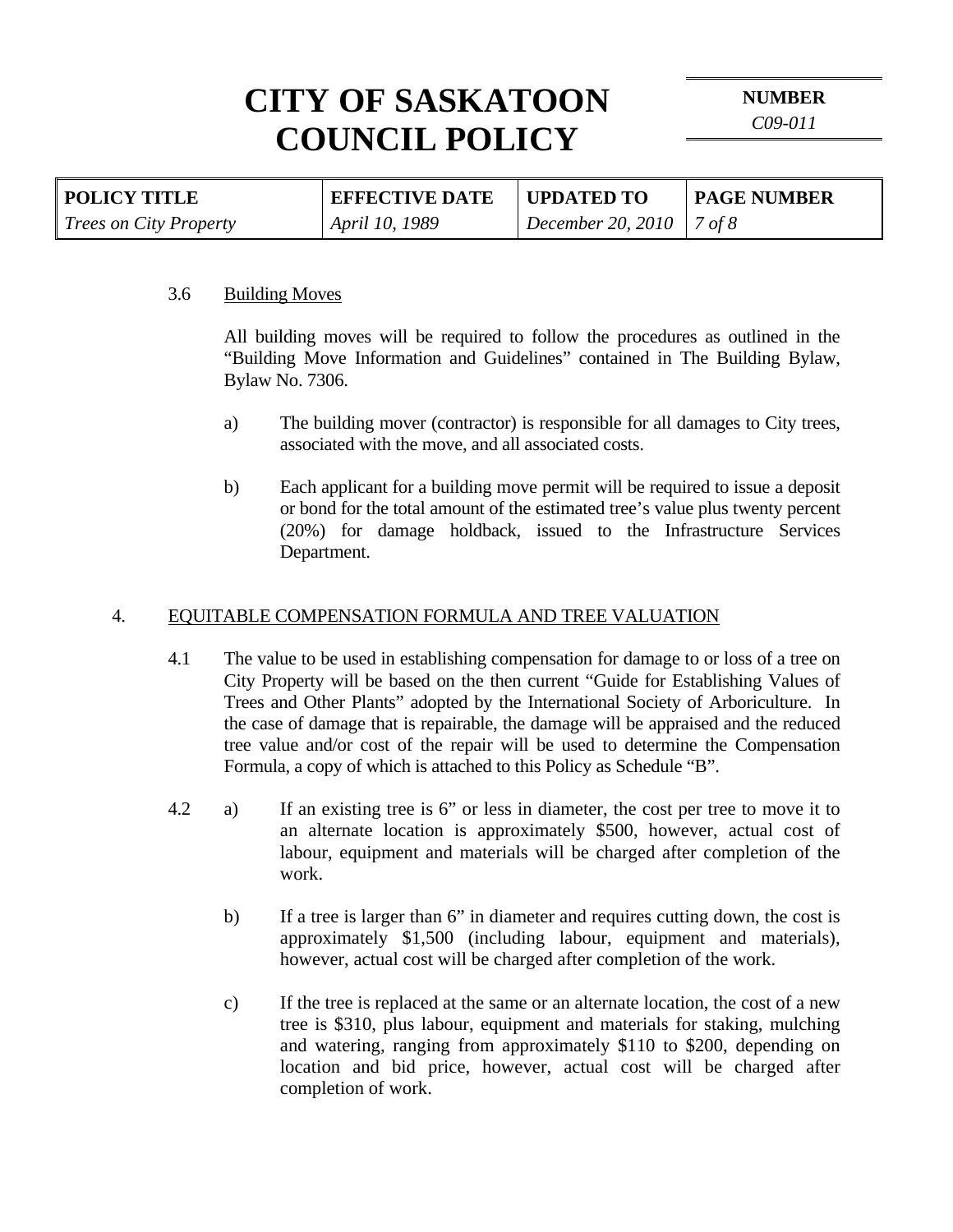**NUMBER** 

*C09-011* 

| <b>POLICY TITLE</b>           | <b>EFFECTIVE DATE</b> | UPDATED TO                        | <b>PAGE NUMBER</b> |
|-------------------------------|-----------------------|-----------------------------------|--------------------|
| <i>Trees on City Property</i> | April 10, 1989        | <b>December 20, 2010</b>   8 of 8 |                    |

## 5. DEFERRED TREE REPLACEMENT ACCOUNT

5.1 The City will establish a fund to retain any monies received for compensation with respect to trees on City Property and the fund will be utilized for the purposes of tree replacement or enhancement of the urban forest.

## 6. RESPONSIBILITIES

- 6.1 Infrastructure Services Department
	- a) Establish technical standards and practices pertaining to the planting, care and maintenance of trees on City Property.
	- b) Administer the provisions of this Policy.

## 6.2 City Council

- a) Consider and, where appropriate, approve amendments to this Policy.
- 6.3 The City of Saskatoon
	- a) Consider and, where appropriate, reimburse all costs associated with the cutting down and/or replacement of each tree that is affected by all projects initiated by the City of Saskatoon, with all costs being charged to the appropriate Capital or Operating Budget.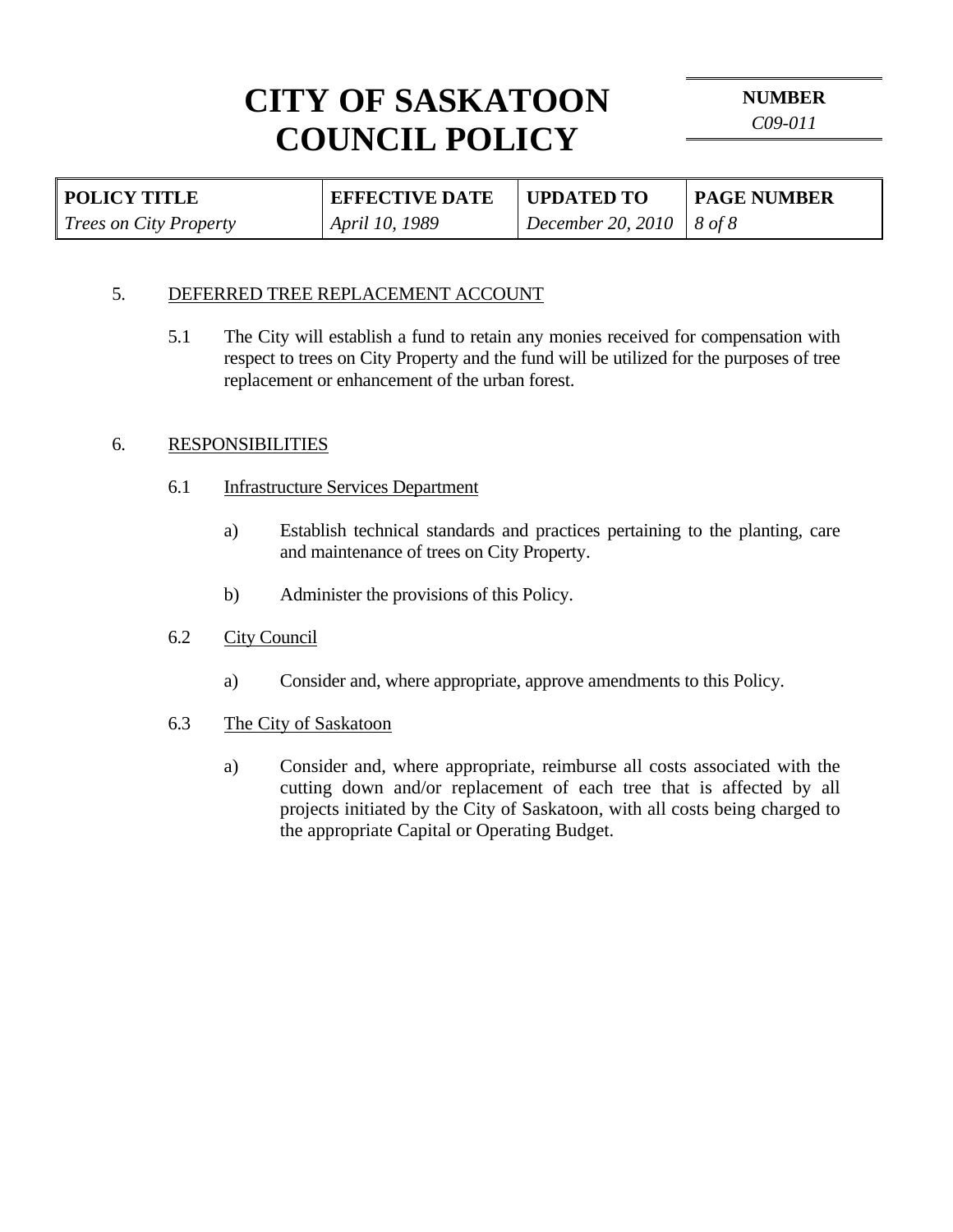

(please print name)

**Urban Forestry** 

### **CONSENT TO TREE MAINTENANCE FOR BOUNDARY LINE (STRADDLING) STREET TREES**

I/We, \_\_\_\_\_\_\_\_\_\_\_\_\_\_\_\_\_\_\_\_\_\_\_\_\_\_\_\_\_\_\_\_\_\_\_\_\_\_\_ am/are the registered owner of

\_\_\_\_\_\_\_\_\_\_\_\_\_\_\_\_\_\_\_\_\_\_\_\_\_\_\_\_\_\_\_\_\_\_\_\_\_\_\_\_\_\_\_\_\_\_\_\_\_\_\_\_\_\_\_\_\_\_\_\_\_\_\_\_\_\_\_\_\_\_\_\_\_\_\_\_\_\_ (please print address including postal code)

in the City of Saskatoon and, as such, I/we request the City of Saskatoon (the City) to provide maintenance of the tree(s) located on my property, on the border of the road allowance, as described below.

I/we agree that any maintenance service provided by the City shall be in accordance with the current policy and practice of the City.

I/we understand and agree that the City shall not be liable for any claims whatsoever in respect of the tree(s) and I/we herby agree to save harmless and fully indemnify the city, its successors and assigns, from and against all actions, claims and demands whatsoever which may be brought against or made upon the City arising out of the City's performance or non-performance of the tree maintenance services described below.

I/we agree that for a period of 3 years from the date of maintenance to neither prune, nor remove the tree(s) without prior written authorization from the City of Saskatoon, Urban Forestry. I/we understand that I/we will be responsible for paying the cost of the city work if the terms of this agreement are violated

 $\overline{\phantom{a}}$  , and the contract of the contract of the contract of the contract of the contract of the contract of the contract of the contract of the contract of the contract of the contract of the contract of the contrac Owners Signature **Owners Signature** Owners Signature

\_\_\_\_\_\_\_\_\_\_\_\_\_\_\_\_\_\_\_\_\_\_\_\_\_\_\_\_\_\_\_\_\_\_ **Witness** 

Date: \_\_\_\_\_\_\_\_\_\_\_\_\_\_\_\_\_\_\_\_\_\_\_\_\_\_\_\_\_

**For City Use Only**

| <b>TREE ID</b> | <b>POS</b> | <b>SPECIES</b> | <b>DBH</b> | <b>OWN</b> | <b>MNT</b> | <b>Location Detail</b> |
|----------------|------------|----------------|------------|------------|------------|------------------------|
|                |            |                |            |            |            |                        |
|                |            |                |            |            |            |                        |
|                |            |                |            |            |            |                        |
|                |            |                |            |            |            |                        |
|                |            |                |            |            |            |                        |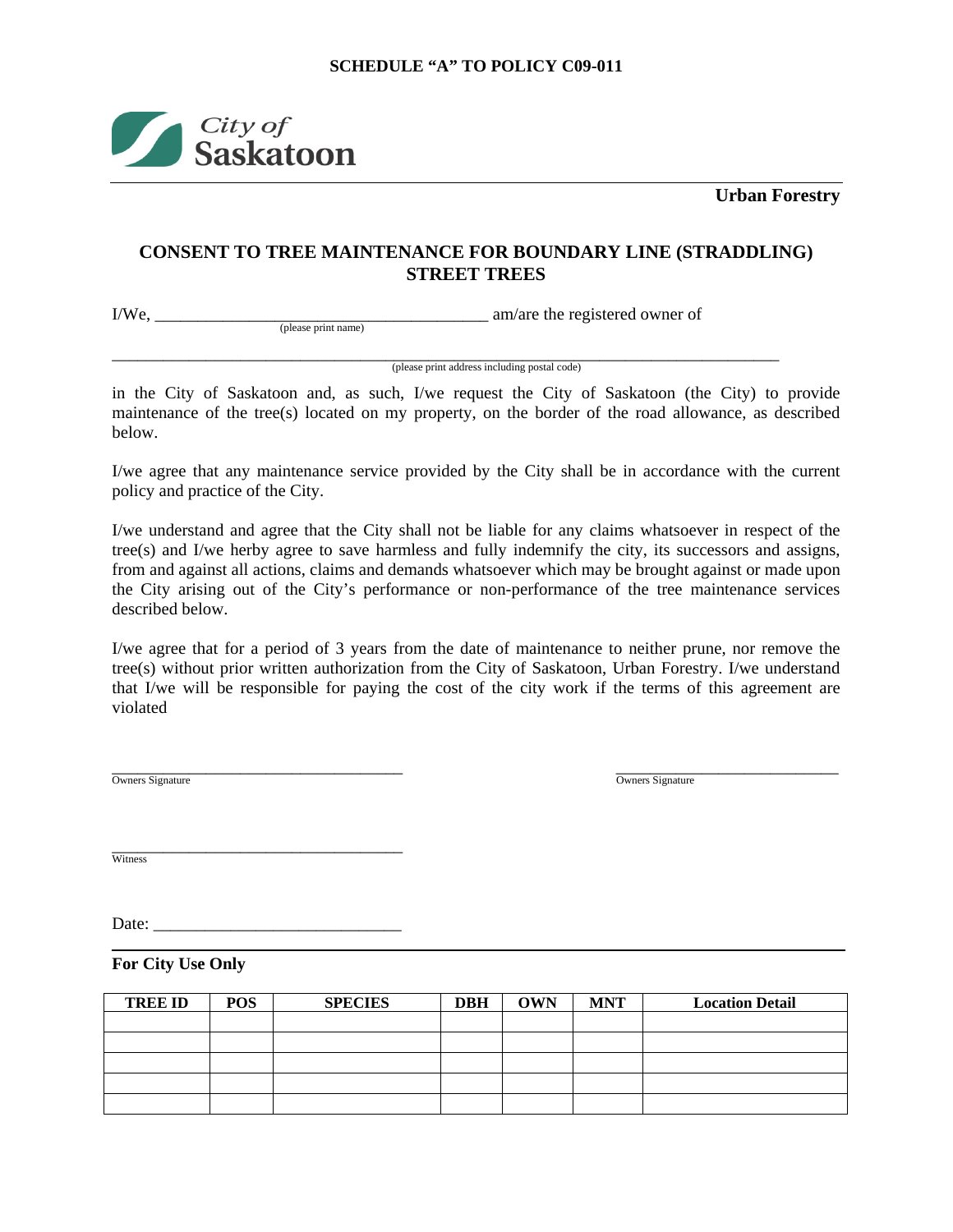### **SCHEDULE "B" TO POLICY C09-011**

## **Trunk Formula Method Worksheet\***

| Case #                                                                                                                                                                                                                                             | Property:                            |           |                                             | Date:      |       |
|----------------------------------------------------------------------------------------------------------------------------------------------------------------------------------------------------------------------------------------------------|--------------------------------------|-----------|---------------------------------------------|------------|-------|
| Appraiser(s):                                                                                                                                                                                                                                      |                                      |           |                                             |            |       |
| <b>Field Observations</b>                                                                                                                                                                                                                          |                                      |           |                                             |            |       |
| 1. Species:                                                                                                                                                                                                                                        | Cell#                                |           |                                             |            |       |
| 2. Condition:                                                                                                                                                                                                                                      |                                      |           |                                             |            |       |
| 3. Trunk Circumference:                                                                                                                                                                                                                            | in/cm                                | Diameter: | in/cm                                       |            |       |
| 4. Location $% =$<br><b>Site</b>                                                                                                                                                                                                                   | Contribution                         |           | <b>Placement</b>                            | $\div 3 =$ |       |
| Regional Plant Appraisal Committee and/or Appraiser-Developed or - Modified Information                                                                                                                                                            |                                      |           |                                             |            |       |
| 5. Species rating:                                                                                                                                                                                                                                 |                                      |           |                                             |            |       |
| 6. Replacement Tree Size (diameter)                                                                                                                                                                                                                |                                      | in/cm     |                                             |            |       |
| (Trunk Area) $in^2/cm^2TA_R$                                                                                                                                                                                                                       |                                      |           |                                             |            |       |
| 7. Replacement Tree Cost                                                                                                                                                                                                                           |                                      |           |                                             |            |       |
| (see Regional Information to use Cost selected)                                                                                                                                                                                                    |                                      |           |                                             |            |       |
| 8. Installation Cost                                                                                                                                                                                                                               |                                      |           |                                             |            |       |
| 9. Installed Tree Cost                                                                                                                                                                                                                             |                                      |           |                                             |            |       |
| 10. Unit Tree Cost                                                                                                                                                                                                                                 | per in <sup>2</sup> /cm <sup>2</sup> |           |                                             |            |       |
| (see Regional Information to use Cost selected)                                                                                                                                                                                                    |                                      |           |                                             |            |       |
|                                                                                                                                                                                                                                                    |                                      |           |                                             |            |       |
| <b>Calculations by Appraiser using Field and Regional Information</b>                                                                                                                                                                              |                                      |           |                                             |            |       |
| 11. Appraised Trunk Area:                                                                                                                                                                                                                          |                                      |           |                                             |            |       |
| $(TA_A \text{ or } ATA_A;$ use Tables 4.4-4.7)                                                                                                                                                                                                     |                                      |           |                                             |            |       |
| or $c^2$ (#3) $x = 0.08$ $0 \frac{\text{ln}^2}{\text{cm}^2}$                                                                                                                                                                                       |                                      |           |                                             |            |       |
| or $d^2$ (#3)<br>x 0.785                                                                                                                                                                                                                           |                                      |           |                                             |            |       |
| 12. Appraised Tree Trunk Increase $(TA_{INCR})$                                                                                                                                                                                                    |                                      |           |                                             |            |       |
| $(TA_{INCR}) = TA_A$ or $ATA_A$ $\qquad \qquad$ $in^2/cm^2 - TA_R$ $\qquad \qquad$ $\qquad 0 \qquad in^2/cm^2 =$ $\qquad \qquad$ $in^2/cm^2$                                                                                                       |                                      |           |                                             |            |       |
| 13. Basic Tree Cost $=$                                                                                                                                                                                                                            |                                      |           |                                             |            |       |
| TA <sub>INCR</sub> $in^2/cm^2$ x Unit Tree Cost $\sin^2$ - per $in^2/cm^2$ + Installed Tree Cost =                                                                                                                                                 |                                      |           |                                             |            |       |
| $=$ \$                                                                                                                                                                                                                                             |                                      |           |                                             |            |       |
| 14. Appraised Value $=$                                                                                                                                                                                                                            |                                      |           |                                             |            |       |
| <b>Basic Tree Cost</b>                                                                                                                                                                                                                             | $\mathbf{X}$                         |           | Species Rating 0% x Condition 0% x Location |            | $0\%$ |
| $=$ \$                                                                                                                                                                                                                                             |                                      |           |                                             |            |       |
|                                                                                                                                                                                                                                                    |                                      |           |                                             |            |       |
| $1.137.1$ $1.07$ $0.00$ $0.000$ $0.000$ $0.000$ $0.11$ $0.000$ $0.000$ $0.000$ $0.000$ $0.000$ $0.000$ $0.000$ $0.000$ $0.000$ $0.000$ $0.000$ $0.000$ $0.000$ $0.000$ $0.000$ $0.000$ $0.000$ $0.000$ $0.000$ $0.000$ $0.000$<br>$1.5$ TC $1.$ A. |                                      |           |                                             |            |       |

15. If the Appraised Value is \$5,000 or more, round it to the nearest \$100; if it is less, round to the nearest \$10

16. Appraised Value = **\$ -**

Items 5 through 10 are determined by the Regional Plant Appraisal Committee. The Wholesale Replacement Tree Cost, the Retail Replacement Tree Cost, or the Installed Tree Cost (#9) divided by the Replacement Tree Size (#6) can be used for the Unit Tree Cost (#10), or it can be set by the Regional Plant Appraisal Committee.

#### **\* Developed by The Council of Tree & Landscape Appraisers and Endoresed by the International Society of Arboriculture (ISA)**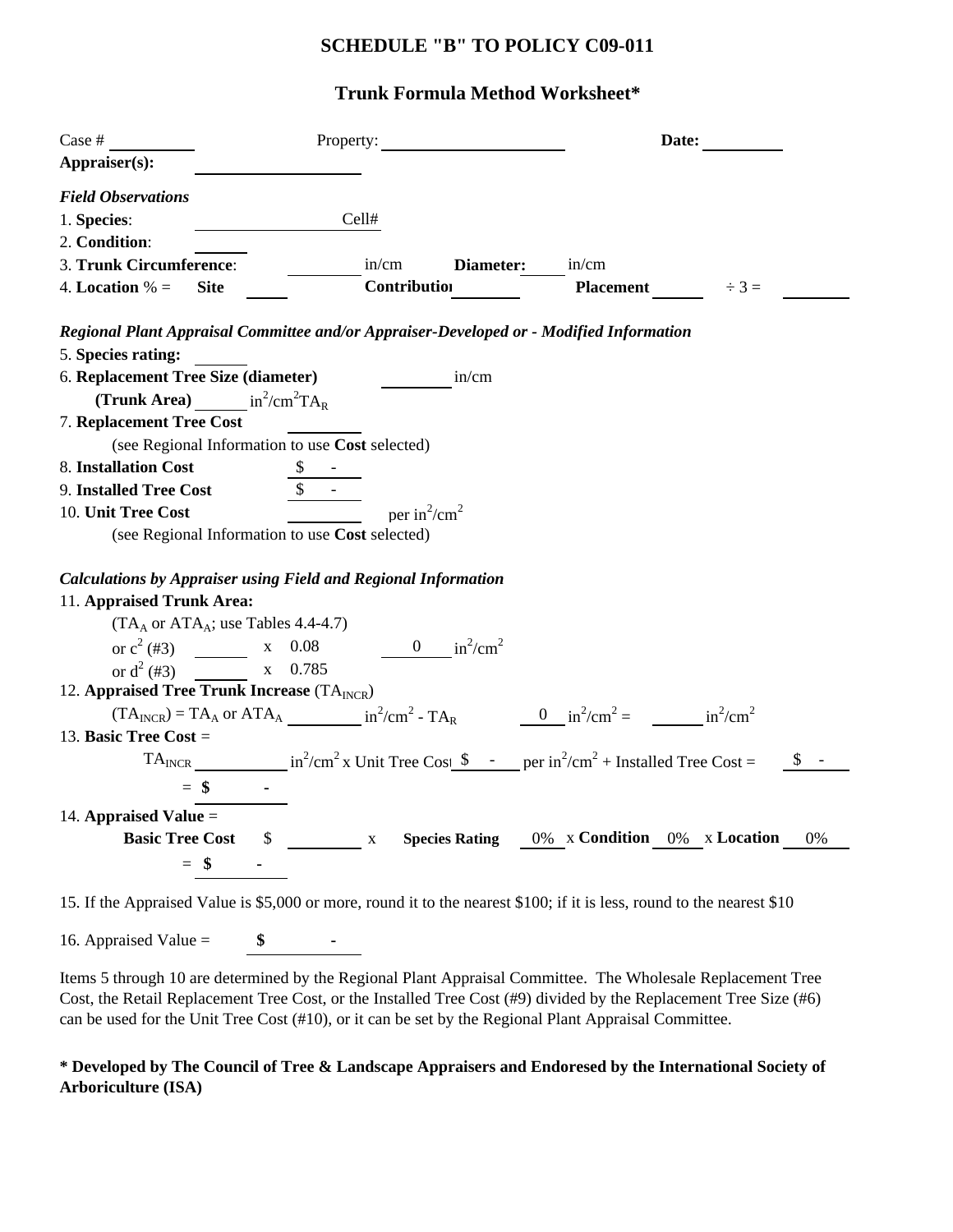## **SCHEDULE C TO POLICY C09-011**

### **Preventing tree damage in a construction zone**

Equipment and vehicles can injure tree trunks, break branches, tear bark or damage roots. Construction damage may result in reducing the value of the tree or lead to the decline and death of a tree.

The purpose of these guidelines is to reduce the number of trees which are unnecessarily damaged or removed as a result of any construction activities.

Anyone failing to adhere to the tree protection policies and guidelines will be financially responsible for any resulting damage to trees. Restitution for damages to City trees will be assessed on the value of the plant material as well as the cost of any removal or repairs.

Any unauthorized excavations, removal, relocation, pruning, or damage in part or whole of existing trees adjacent to your work site is not allowed and may result in a fine or penalty that may be imposed under this policy.

### **1. Plan ahead**

Prior to proceeding with any construction near City trees, a city arborist must be contacted.

### **2. Protective fencing and hoarding**

A protective barrier or fencing will be required to keep vehicles and equipment away from trees.

For trees within 3-5 meters of construction, place a standard snow fence at the farthest possible distance from the tree(s).

For trees within 1-3 meters of construction, use  $12.5$  mm  $(1/2)$  thick plywood sheeting, 1220 mm (48") in height, enclosing tree(s) at the farthest possible distance from trees.

For trees within 1 meter of construction, use 39 X 89 X 2400 mm (2" X 4" by 8' long) boards secured vertically at 300 mm (12") intervals around the tree trunk with strapping or an equivalent method of securing the boards.

Tree Protection barriers are to be erected prior to the commencement of any construction or grading activities and are to remain in place throughout the entire duration of the project.

#### **3. Protecting tree roots**

Severing major tree roots impact both the health and stability of a tree. The critical root zone area is within the drip line of the tree.